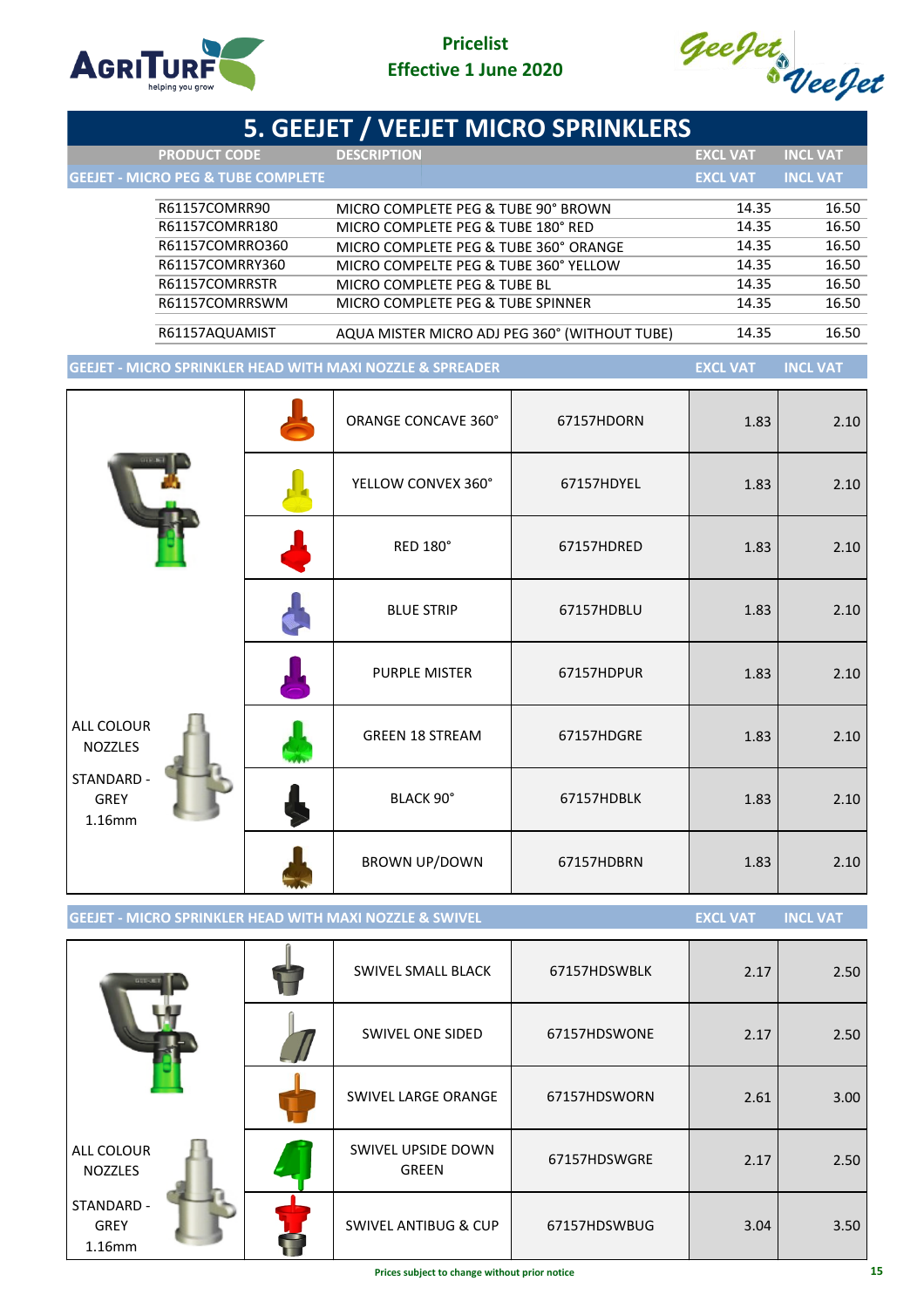



| <b>GEEJET - MICRO SPRINKLER BRIDGE</b>       |               |                      |             | <b>EXCL VAT</b> | <b>INCL VAT</b> |
|----------------------------------------------|---------------|----------------------|-------------|-----------------|-----------------|
|                                              |               | <b>BRIDGE / BODY</b> | 67157SGPB01 | 0.43            | 0.50            |
| <b>GEEJET - MICRO SPRINKLER MAXI NOZZLES</b> |               |                      |             | <b>EXCL VAT</b> | <b>INCL VAT</b> |
|                                              | <b>PURPLE</b> | 25 @ 1 Bar           | 67157SGPN51 | 0.43            | 0.50            |
|                                              | <b>BROWN</b>  | 30 @ 1 Bar           | 67157SGPN52 | 0.43            | 0.50            |
|                                              | <b>PINK</b>   | 40 @ 1 Bar           | 67157SGPN53 | 0.43            | 0.50            |
|                                              | <b>GREY</b>   | 49 @ 1 Bar           | 67157SGPN54 | 0.43            | 0.50            |
|                                              | <b>WHITE</b>  | 61 @ 1 Bar           | 67157SGPN55 | 0.43            | 0.50            |
|                                              | GREEN         | 74 @ 1 Bar           | 67157SGPN56 | 0.43            | 0.50            |
|                                              | ORANGE        | 85 @ 1 Bar           | 67157SGPN57 | 0.43            | 0.50            |
|                                              | YELLOW        | 112 @ 1 Bar          | 67157SGPN58 | 0.43            | 0.50            |
|                                              | <b>BLUE</b>   | 140 @ 1 Bar          | 67157SGPN59 | 0.43            | 0.50            |
|                                              | <b>IVORY</b>  | 166 @ 1 Bar          | 67157SGPN60 | 0.43            | 0.50            |
|                                              | <b>RED</b>    | 182 @ 1 Bar          | 67157SGPN61 | 0.43            | 0.50            |
|                                              | <b>BLACK</b>  | 212 @ 1 Bar          | 67157SGPN62 | 0.43            | 0.50            |

## **GEEJET - MICRO SPRINKLER ANTIMISTS EXCL VAT INCL VAT**

| IGREEN        | 40 l/hr @ 2 Bar  | 67157SGPM01 | 0.52 | 0.60 |
|---------------|------------------|-------------|------|------|
| <b>ORANGE</b> | 70 l/hr @ 2 Bar  | 67157SGPM02 | 0.52 | 0.60 |
| <b>YELLOW</b> | 90 l/hr @ 2 Bar  | 67157SGPM03 | 0.52 | 0.60 |
| <b>BLUE</b>   | 120 l/hr @ 2 Bar | 67157SGPM04 | 0.52 | 0.60 |

## **GEEJET - MICRO SPRINKLER SPREADERS / DIFFUSERS**

|                                         |                                        |                 |                   | $\overline{\phantom{0}}$       |                           |              |                         |
|-----------------------------------------|----------------------------------------|-----------------|-------------------|--------------------------------|---------------------------|--------------|-------------------------|
| ORANGE<br><b>CONCAVE</b><br>$360^\circ$ | YELLOW<br><b>CONVEX</b><br>$360^\circ$ | <b>RED 180°</b> | <b>BLUE STRIP</b> | <b>PURPLE</b><br><b>MISTER</b> | GREEN 18<br><b>STREAM</b> | BLACK 90°    | <b>BROWN</b><br>UP/DOWN |
| 67157SGPD001                            | 67157SGPD002                           | 67157SGPD003    | 67157SGPD004      | 67157SGPD005                   | 67157SGPD007              | 67157SGPD008 | 67157SGPD006            |
| 0.35                                    | 0.35                                   | 0.35            | 0.35              | 0.35                           | 0.35                      | 0.35         | 0.35                    |
| 0.40                                    | 0.40                                   | 0.40            | 0.40              | 0.40                           | 0.40                      | 0.40         | 0.40                    |

## **GEEJET - MICRO SPRINKLER SWIVELS**

| SWIVEL<br><b>ANTIBUG</b> | ANTIBUG<br>CUP |
|--------------------------|----------------|
| 67157SGPR005             | 67157SGPC01    |
| 0.96                     | 0.43           |
| 1.10                     | 0.50           |

| SWIVEL<br>ANTIBUG | ANTIBUG<br><b>CUP</b> | SWIVEL<br>SMALL | <b>SWIVEL ONE</b><br><b>SIDED</b> | SWIVEL<br>LARGE | SWIVEL<br><b>UPSIDE</b><br><b>DOWN</b> |
|-------------------|-----------------------|-----------------|-----------------------------------|-----------------|----------------------------------------|
| 67157SGPR005      | 67157SGPC01           | 67157SGPR001    | 67157SGPR002                      | 67157SGPR003    | 67157SGPR004                           |
| 0.96              | 0.43                  | 0.61            | 0.52                              | 0.87            | 0.52                                   |
| 1.10              | 0.50                  | 0.70            | 0.60                              | 1.00            | 0.60                                   |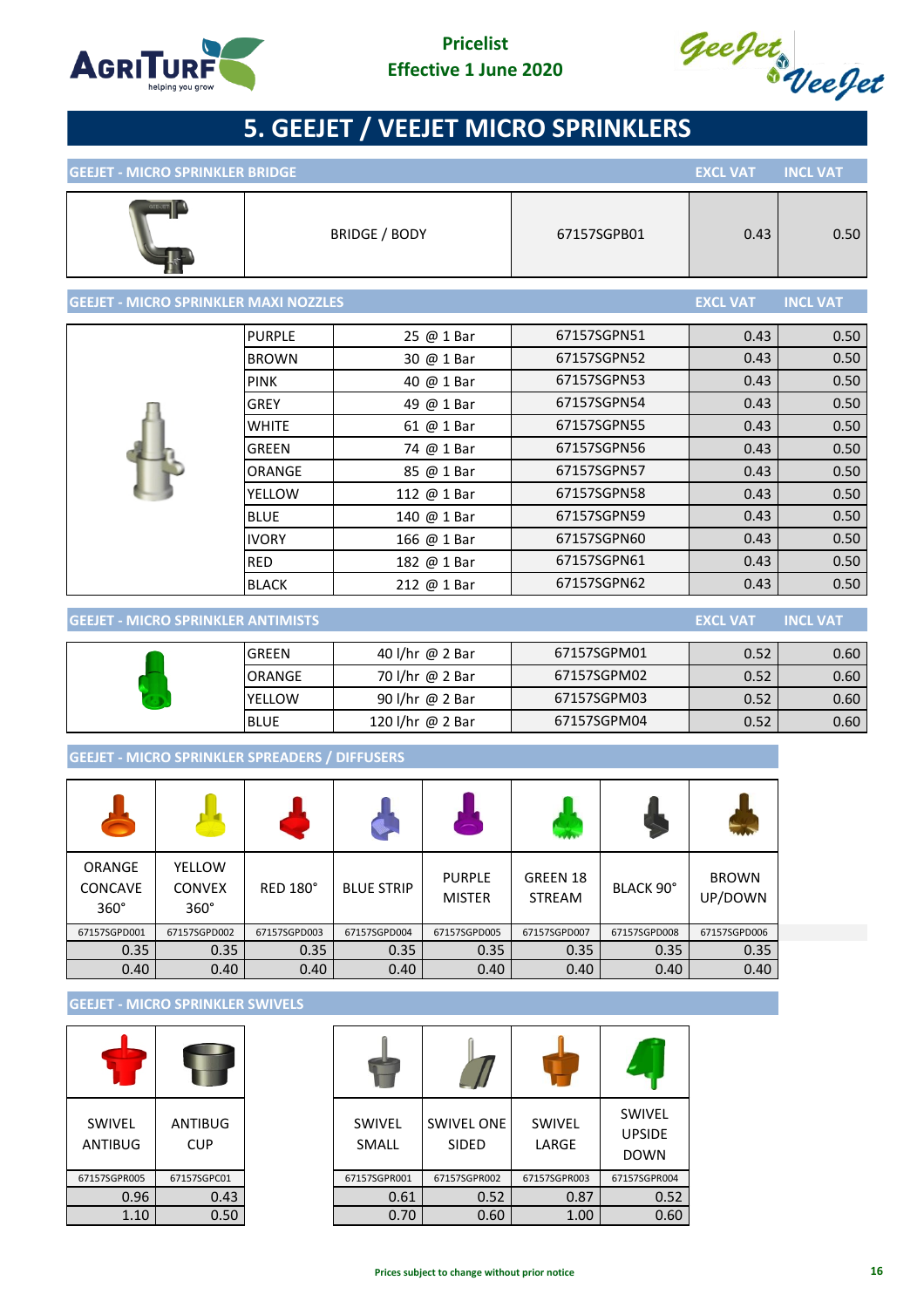



**IVEEJET - MICRO SPRINKLER ASSEMBLED EXCL VAT EXCL VAT EXCL VAT** 

| LIGHT BLUE   | 23 L/HR @ 1 BAR | 67157SVLBBLK  | 1.74 | 2.00 |
|--------------|-----------------|---------------|------|------|
| GREEN        | 35 L/HR @ 1 BAR | 67157SVGREBLK | 1.74 | 2.00 |
| <b>BLACK</b> | 47 L/HR @ 1 BAR | 67157SVBLKBLK | 1.74 | 2.00 |
| <b>RED</b>   | 77 L/HR @ 1 BAR | 67157SVREDBLK | 1.74 | 2.00 |

| <b>Distribution Pattern</b> |                 |         |                            |                                                      |
|-----------------------------|-----------------|---------|----------------------------|------------------------------------------------------|
| Body & Head colour          | Operating       |         |                            |                                                      |
|                             | pressure in kPa |         | Flow rate Wetted radius in |                                                      |
| Orifice size in mm          | Meassured under | in L/Hr | м                          |                                                      |
|                             | the nozzle      |         |                            |                                                      |
| Light blue/Black            | 100             | 23      | 120                        |                                                      |
|                             | 150             | 29      | 140                        |                                                      |
|                             | 200             | 34      | 160                        |                                                      |
| 1.41mm                      | 250             | 39      | 160                        |                                                      |
| Green/Black                 | 100             | 35      | 140                        |                                                      |
|                             | 150             | 44      | 160                        |                                                      |
|                             | 200             | 52      | 160                        | ABOVE GROUND LEVEL                                   |
| 1.50mm                      | 250             | 59      | 170                        |                                                      |
| <b>Black/Black</b>          | 100             | 47      | 160                        |                                                      |
|                             | 150             | 61      | 200                        |                                                      |
|                             | 200             | 75      | 200                        |                                                      |
| 1.73mm                      | 250             | 87      | 210                        |                                                      |
| Red/Black                   | 100             | 77      | 160                        |                                                      |
|                             | 150             | 95      | 200                        |                                                      |
|                             | 200             | 110     | 240                        | EFFECTIVE WETTED RADIUS WITH SPRINKLER LOCATED 250mm |
| 1.92mm                      | 250             | 124     | 250                        |                                                      |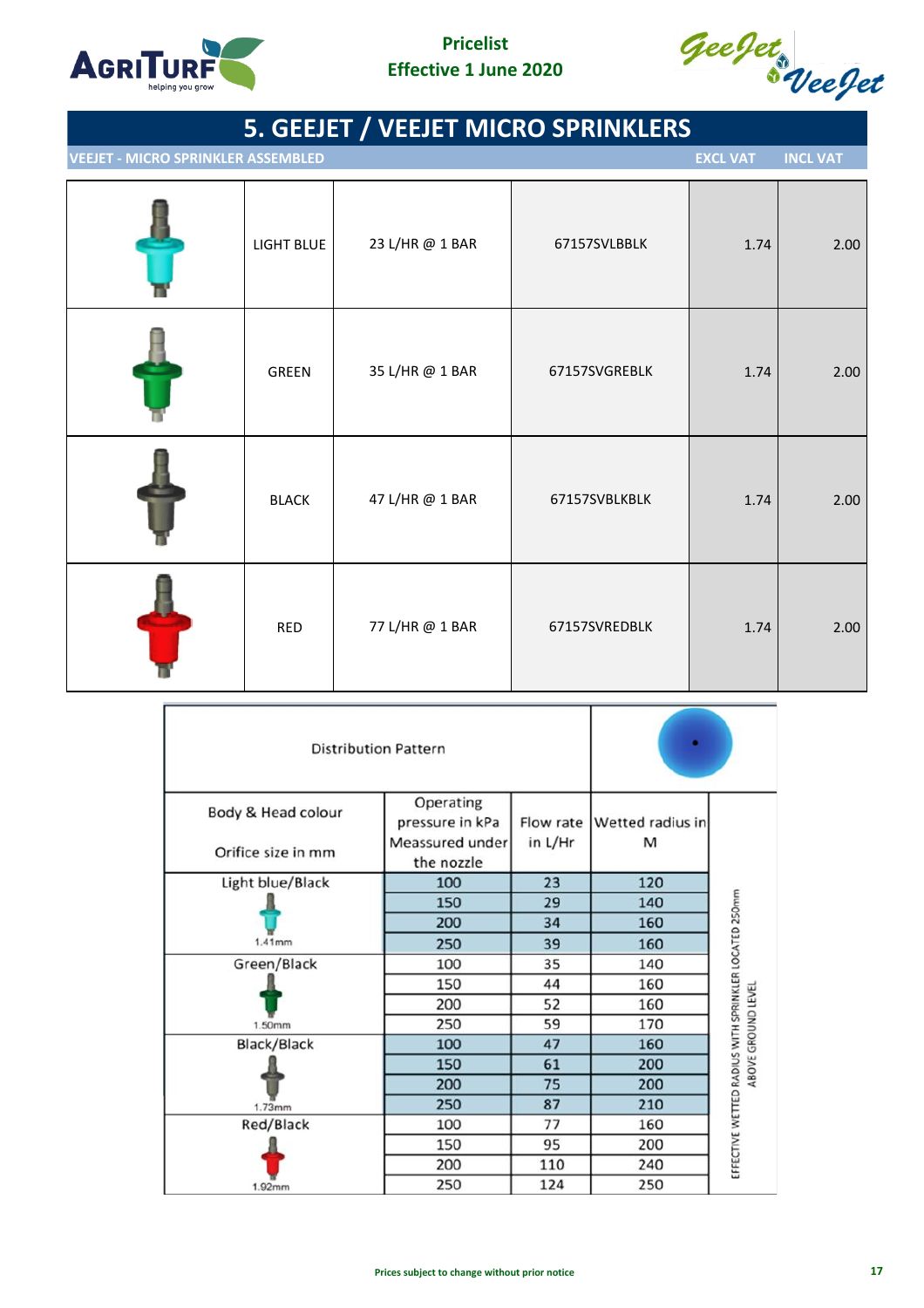



**GEEJET - MICRO SPRINKLER SUPPORT STAKE EXCL VAT INCL VAT**

| PLASTIC - COMBI SUPPORT STAKE 330mm | 67157SGPS000330 | 1.30 | 1.50 |
|-------------------------------------|-----------------|------|------|
| PLASTIC - COMBI SUPPORT STAKE 400mm | 67157SGPS000400 | 1.30 | 1.50 |
| PLASTIC - COMBI SUPPORT STAKE 430mm | 67157SGPS000430 | 1.74 | 2.00 |

## **MICRO ACCESSORIES**

| *GEEJET -<br>BARBED<br><b>ADAPTOR</b> | *GEEJET -<br><b>BARBED PLUG</b> | *MICROJET<br>SCREW/SCRE<br><b>W ADAPTOR</b><br>(BG02) | *MICROJET<br>SCREW/BARBE<br><b>D ADAPTOR</b><br>(BG04) | *MICROJET<br>THREADED<br>PLUG (BG05) | *MICROJET<br>TEE 4.5MM<br>(BH23) | *MICROJET<br>BARBED<br><b>CHOKE 5MM</b><br>(BK63) | *MICROJET<br><b>PLASTIC</b><br><b>SPANNER</b><br>PUNCH / |
|---------------------------------------|---------------------------------|-------------------------------------------------------|--------------------------------------------------------|--------------------------------------|----------------------------------|---------------------------------------------------|----------------------------------------------------------|
| 67157SGPA03                           | 67157SGPA04                     | 61157SSA                                              | 61157SBA                                               | 61157TP                              | 61157T45                         | 61157CHOKE                                        | 61157SPAN                                                |
| 0.26                                  | 0.26                            | 0.87                                                  | 1.04                                                   | 0.96                                 | 3.22                             | 27.83                                             | 14.52                                                    |
| 0.30                                  | 0.30                            | 1.00                                                  | 1.20                                                   | 1.10                                 | 3.70                             | 32.00                                             | 16.70                                                    |

### **FOR GEEJETS FOR VEEJETS**

| *GEEJET -<br><b>BARBED</b><br><b>BUTTERFLY</b> | *GEEJET -<br>THREADED<br><b>BUTTERFLY</b> | *GEEJET<br><b>BUTTERFLY</b><br><b>BARBED FOR</b><br><b>ALUMINIUM ROD</b> |
|------------------------------------------------|-------------------------------------------|--------------------------------------------------------------------------|
| 67157SGPA01                                    | 67157SGPA02                               | 67157SGPA06                                                              |
| 0.35                                           | 0.35                                      | 0.43                                                                     |
| 0.40                                           | 0.40                                      | 0.50                                                                     |

| *VEEJET -<br>BARBED | *VEEJET -<br>THREADED |  |
|---------------------|-----------------------|--|
| PLUNGER             | PLUNGER               |  |
| 67157SVPA01         | 67157SVPA02           |  |
| 0.43                | 0.43                  |  |
| 0.50                | 0.50                  |  |

| <b>RIGID RISERS WITH ADAPTOR</b> |                                         |              | <b>EXCL VATA</b> | <b>INCL VAT</b> |
|----------------------------------|-----------------------------------------|--------------|------------------|-----------------|
|                                  |                                         |              |                  |                 |
|                                  | *RIGID RISER WITH ADAPTOR 300MM (BJ04)  | 61157RIG300  |                  | 2.50            |
|                                  | *RIGID RISER WITH ADAPTOR 450MM (BJ06)  | 61157RIG450  | 2.87             | 3.30            |
|                                  | *RIGID RISER WITH ADAPTOR 1000MM (BJ10) | 61157RIG1000 | 4.87             | 5.60            |